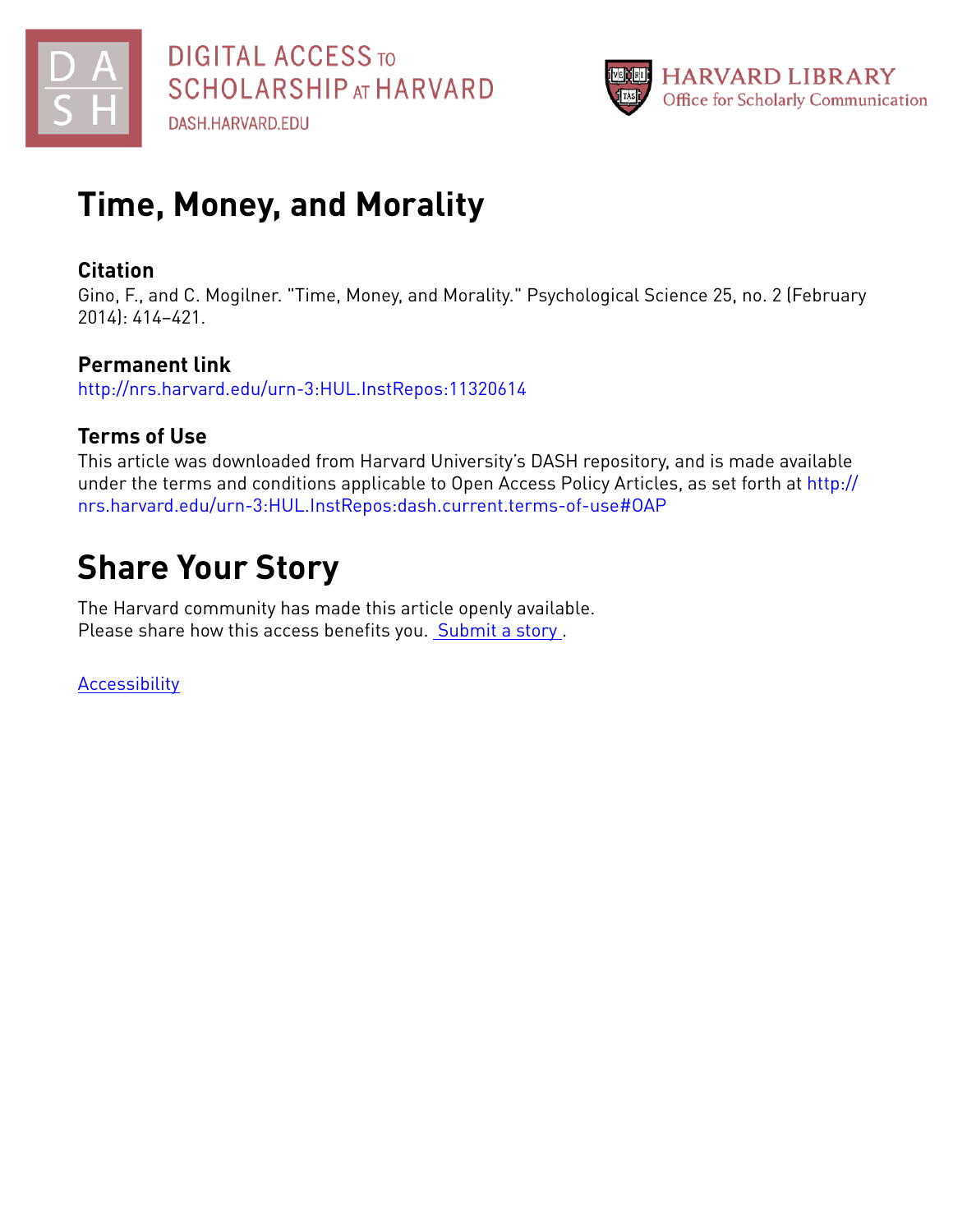# Running Head: TIME, MONEY, AND MORALITY

## **Time, Money, and Morality**

Francesca Gino

*Harvard Business School,*

*Harvard University*

Cassie Mogilner

*The Wharton School, University of Pennsylvania*

Forthcoming, *Psychological Science*

The authors contributed equally and are ordered alphabetically. The authors greatly appreciate the support and facilities of the Center for Decision Research at the University of North Carolina at Chapel Hill, the CLER Lab at Harvard Business School, and the Wharton Behavioral Lab where the studies were conducted. We thank Harvard Business School and Wharton's Dean's Research Fund for financial support. Address correspondence to fgino@hbs.edu or mogilner@wharton.upenn.edu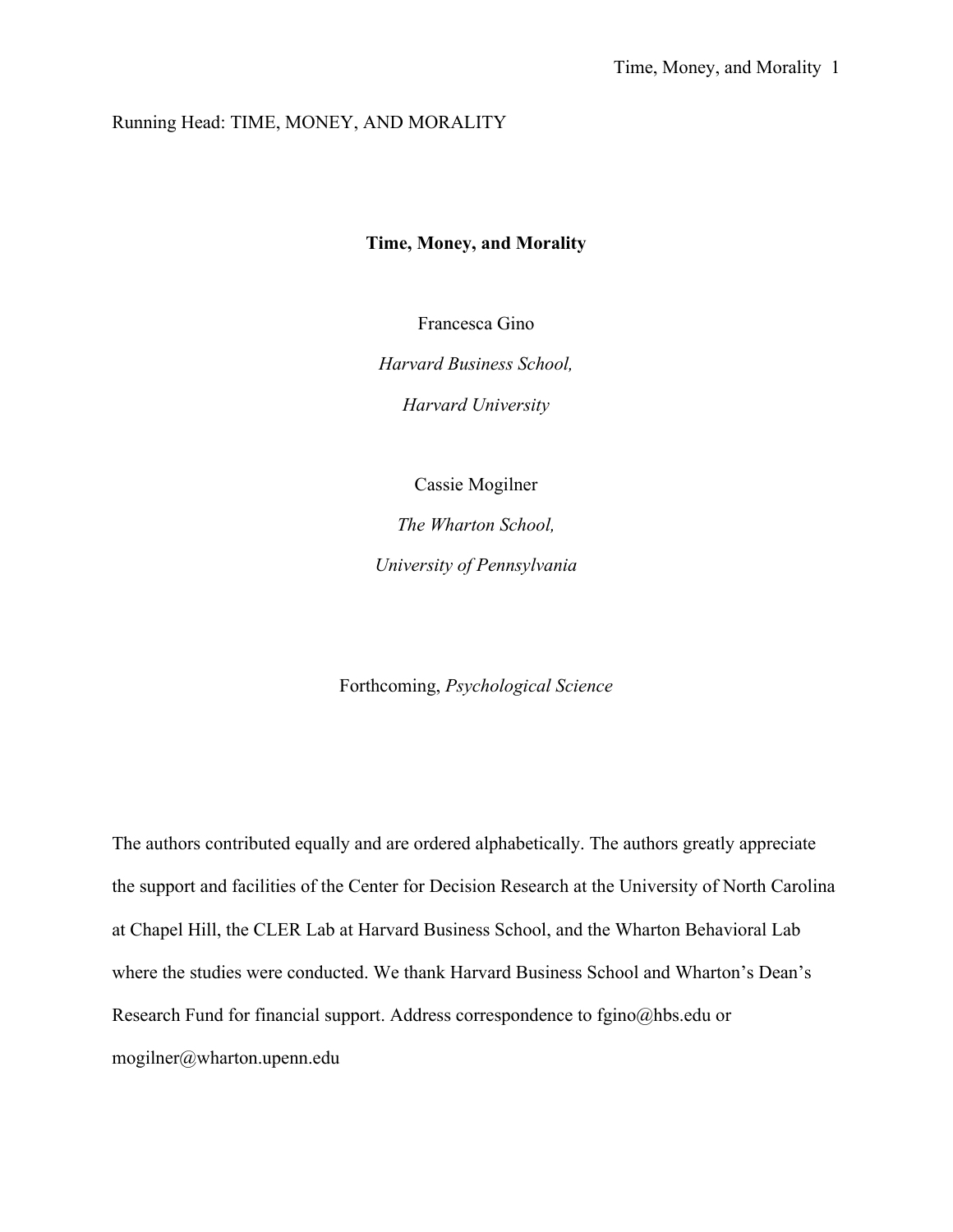#### **Abstract**

Money, a resource that absorbs much daily attention, seems to be present in much unethical behavior thereby suggesting that money itself may corrupt. This research examines a way to offset such potentially deleterious effects—by focusing on time, a resource that tends to receive less attention than money but is equally ubiquitous in our daily lives. Across four experiments, we examine whether shifting focus onto time can salvage individuals' ethicality. We found that implicitly activating the construct of time, rather than money, leads individuals to behave more ethically by cheating less. We further found that priming time reduces cheating by making people reflect on who they are. Implications for the use of time versus money primes in discouraging or promoting dishonesty are discussed.

**Keywords:** ethics, dishonesty, time, money, unethical behavior, cheating, self-reflection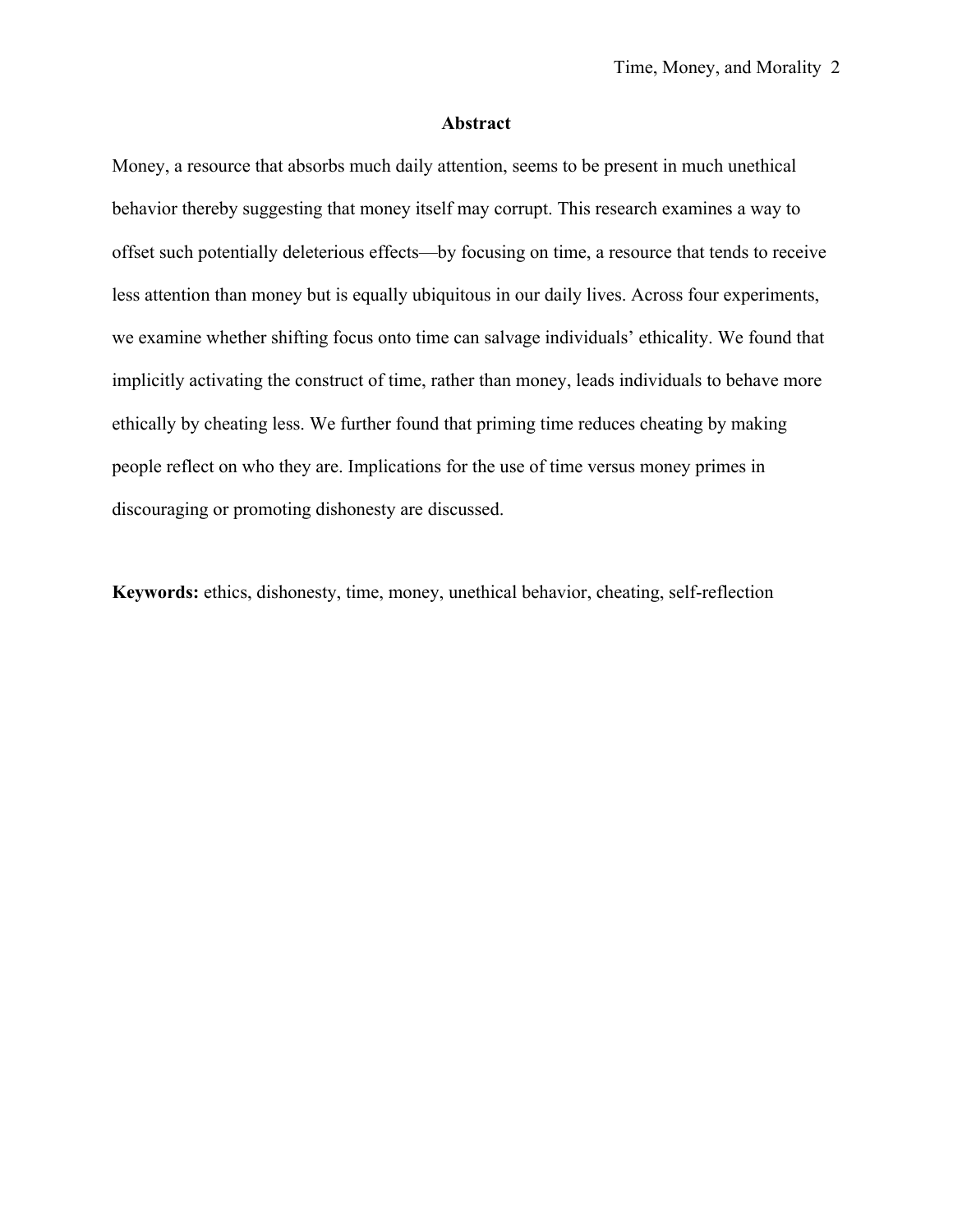It seems a day doesn't go by without some unethical behavior by a politician, movie star, professional athlete, or high-ranking executive splashing the cover of newspapers. Although less sensational, revelations of cheating have also crept into the sciences, and continue to show up in classrooms, businesses, and marriages. Sadly, such actions have ruinous consequences, hurting individuals, families, corporations, and entire academic fields. Given that decades of psychology research have shown that people strive to maintain a positive self-concept (Adler, 1930; Rogers, 1959) and that morality is central to people's self-image (Aquino & Reed, 2002; Chaiken, Giner-Sorolla, & Chen, 1996), the prevalence of unethical behavior and the fact that even good people are prone to lose track of their moral compass is surprising (Ayal & Gino, 2011; Mazar, Amir, & Ariely, 2008; Shalvi, Eldar, & Bereby-Meyer, 2012). Are there simple ways to encourage selfreflection, thus decreasing individuals' tendencies to behave immorally so as not to tarnish their self-image?

Here, we focus on two triggers that may influence self-reflection and are ubiquitous enough in the environment to have a chance at instigating a widespread effect on unethical behavior: money and time. Both are principle resources that individuals encounter on a daily basis through constant management of how to spend and save their dollars and hours. And even though Benjamin Franklin taught us to equate the two in his directive, "time is money," research comparing these resources shows that people react to them differently (Aaker, Rudd, Mogilner, 2011; DeVoe & Pfeffer, 2007, 2010, 2011; Mogilner 2010; Zauberman & Lynch, 2005).

When people are focused on money, they behave in self-interested (but not selfreflective) ways. For instance, merely thinking about money leads people to be less helpful and fair in their dealings with others, less sensitive to social rejection, and to work harder towards personal goals (Vohs, Mead, & Goode, 2006, 2008; Yang, Wu, Zhou, Mead, Vohs, &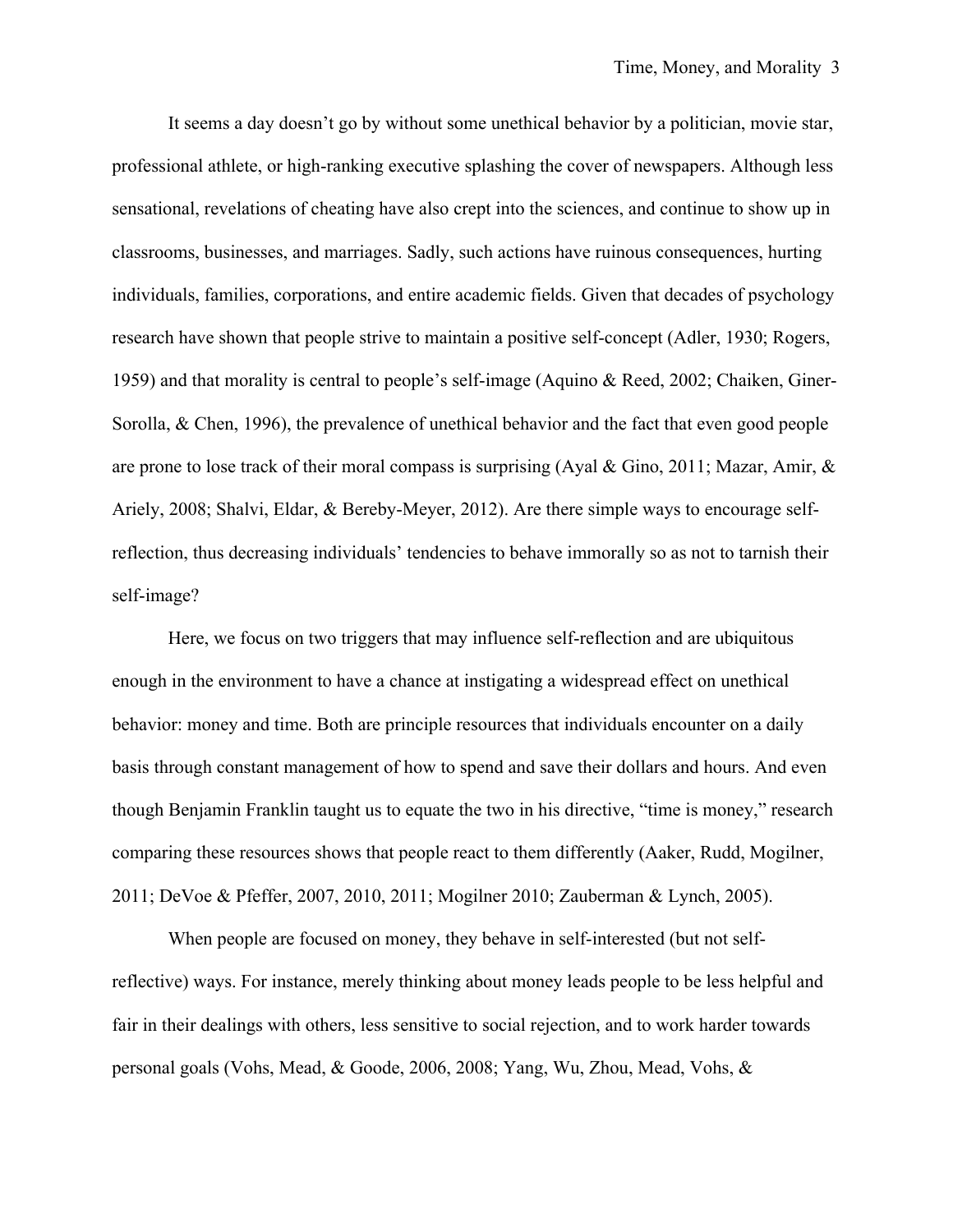Baumeister, 2012; Zhou, Vohs, & Baumeister, 2009). Indeed, university students were more likely to cheat after seeing 7000 dollar bills than after seeing 24 (Gino & Pierce, 2009). Given the prominence of money in Western culture's psyche (Fromm, 1976) and its centrality in our political philosophy (Caruso, Vohs, Baxter, & Waytz, 2012), the prevalence of unethical behavior thus becomes less surprising.

Time is equally ubiquitous in people's lives, but it tends to absorb less attention. For instance, in a study we conducted, 125 Americans (55 male; ages 18-69) reported on 7-point scales to think less about time than money over the course of their day  $(M_{time} = 5.10, SD = 1.43;$  $M_{\text{money}} = 5.55$ , *SD* = 1.27; *t*(124), 2.70, *p* = .008) and to be less focused on time than money in general (*M*time = 5.04, *SD* =1.44; *M*money = 5.42, *SD* =1.38; *t*(124), 2.29, *p* = .02). Google Trends (www.google.com/trends) also shows that across the world over the last five years, "dollar" received 30% more web searches than "hour," and "save money" received 73% more searches than "save time."

What if people were to shift their attention away from money and towards time, would they behave in ways that are consistent with self-reflection and a more admirable self-image? Prior research has found that when people are reminded of time (rather than money), they are more generous in their charitable giving (Liu & Aaker, 2008) and are more motivated to connect with loved ones (Mogilner, 2010)—a behavior that is particularly treasured when reflecting on one's life (Frederickson & Carstensen, 1990; Loewenstein, 1999). Additionally, whereas people use money in transactions with everyone from close friends to perfect strangers, they reserve time for the people and things that really matter to who they are (Foa  $\&$  Foa, 1980). Therefore, time may be more than just a resource that people manage in their daily schedules; how they spend their time may serve as the measure of people's lives and who they are as individuals. If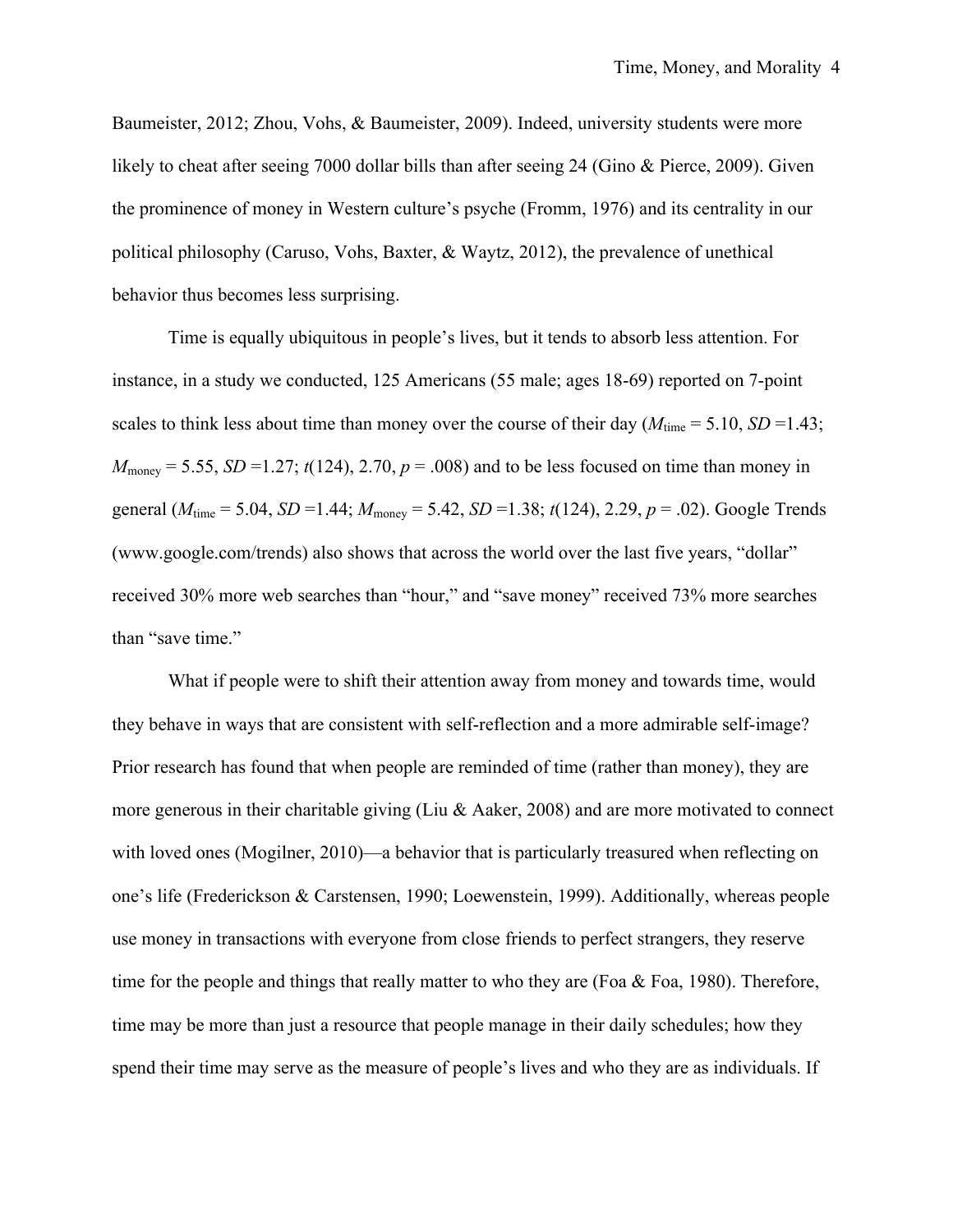time is indeed more reflective of the self than money (Mogilner & Aaker, 2009; Reed, Aquino, & Levy, 2007), it may be that leading people to think about time, rather than money, will encourage them to reflect on who they are as individuals, and thus be less prone to unethical behavior.

We specifically predict that priming people to think about time, rather than money, will lead to more ethical behavior by encouraging people to reflect on who they are, making them more conscious of how they conduct themselves so as to maintain a positive self-image. We test this hypothesis across four experiments by priming time or money and observing participants' tendencies to cheat for monetary or personal gain.

## **Experiment 1: Priming Money vs. Time**

We first examined whether priming people to think about time, rather than money, would lead them to behave more ethically by cheating less. Participants were thus first primed with money, time, or neither and then completed a task in which they had the opportunity to cheat by overstating their performance, thereby taking unearned money.

#### **Method**

**Participants and design.** Ninety-eight students and staff members at a university in the Southeastern Unites States (43 male; *Mage*=23.15, *SD=*8.13) participated in the study for pay. They received a \$2 show-up fee and had the opportunity to earn an additional \$20 based on their performance in the study. Participants were randomly assigned to one of three conditions: money prime, time prime, or no prime (control condition).

**Prime.** Participants were told that they would complete a series of unrelated tasks and were first presented with a sentence-unscramble task in which they were surreptitiously exposed to time-related words, money-related words, or only neutral words (Mogilner, 2010). They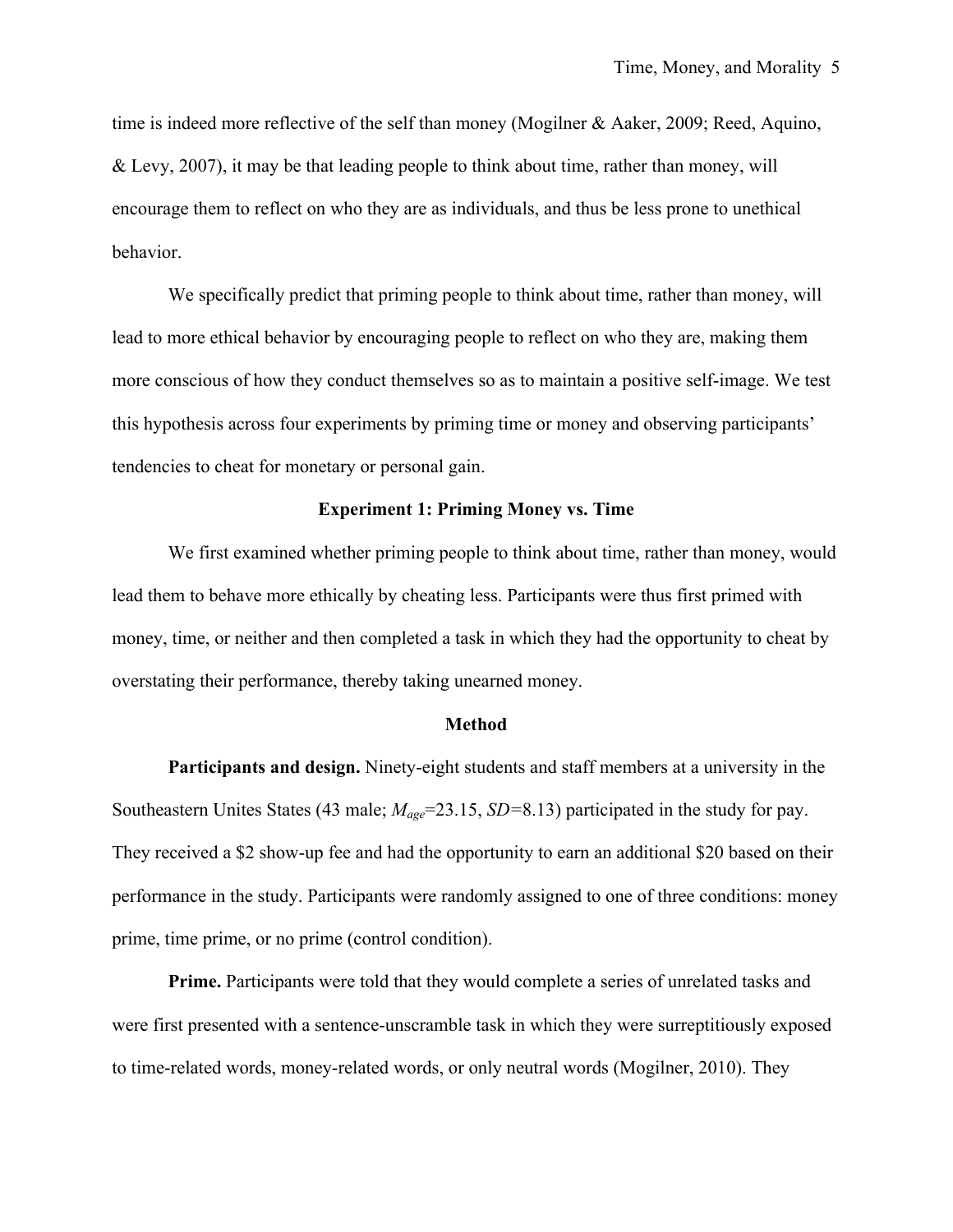received a list of word sets, each containing four words of which they should use three to create a sentence. For example, participants in the time condition were asked to construct sentences out of such word sets as "sheets the change clock," those in the money condition were presented with such word sets as "sheets the change price," and those in the control condition were presented with such neutral word sets as "sheets the change socks." Participants had three minutes to create as many sentences as possible.

**Cheating opportunity.** In a "Numbers Game," participants received an envelope that contained twenty dollars, along with two sheets of paper. The first was a collection slip that included instructions and an example matrix, a space for participants to report their performance on the task, and demographic questions. The second was a worksheet with 20 matrices, each with a set of 12 three-digit numbers (e.g., 4.78; Mazar et al., 2008). Participants had five minutes to find two numbers per matrix that added up to 10, but five minutes is not enough time to solve all 20 matrices (Gino, Ayal, & Ariely, 2009). For each pair of numbers correctly identified, participants were instructed to keep \$1 from their supply of money and to return the remaining amount in the envelope along with the collection slip at the end. Before returning the money and submitting their collection slips, participants threw their actual matrix worksheets into a recycle bin.

Importantly, there was no apparent identifying information anywhere on the two sheets, so participants' actual results seemed anonymous. Thus, participants had both an incentive and opportunity to over-report their performance in order to earn more money. In actuality, one of the three-digit numbers in the example matrix on the collection slip was different for each participant and was equal to one of the three-digit numbers in a matrix on the worksheet. This allowed us to later match the worksheet with the collection slip of each participant and compute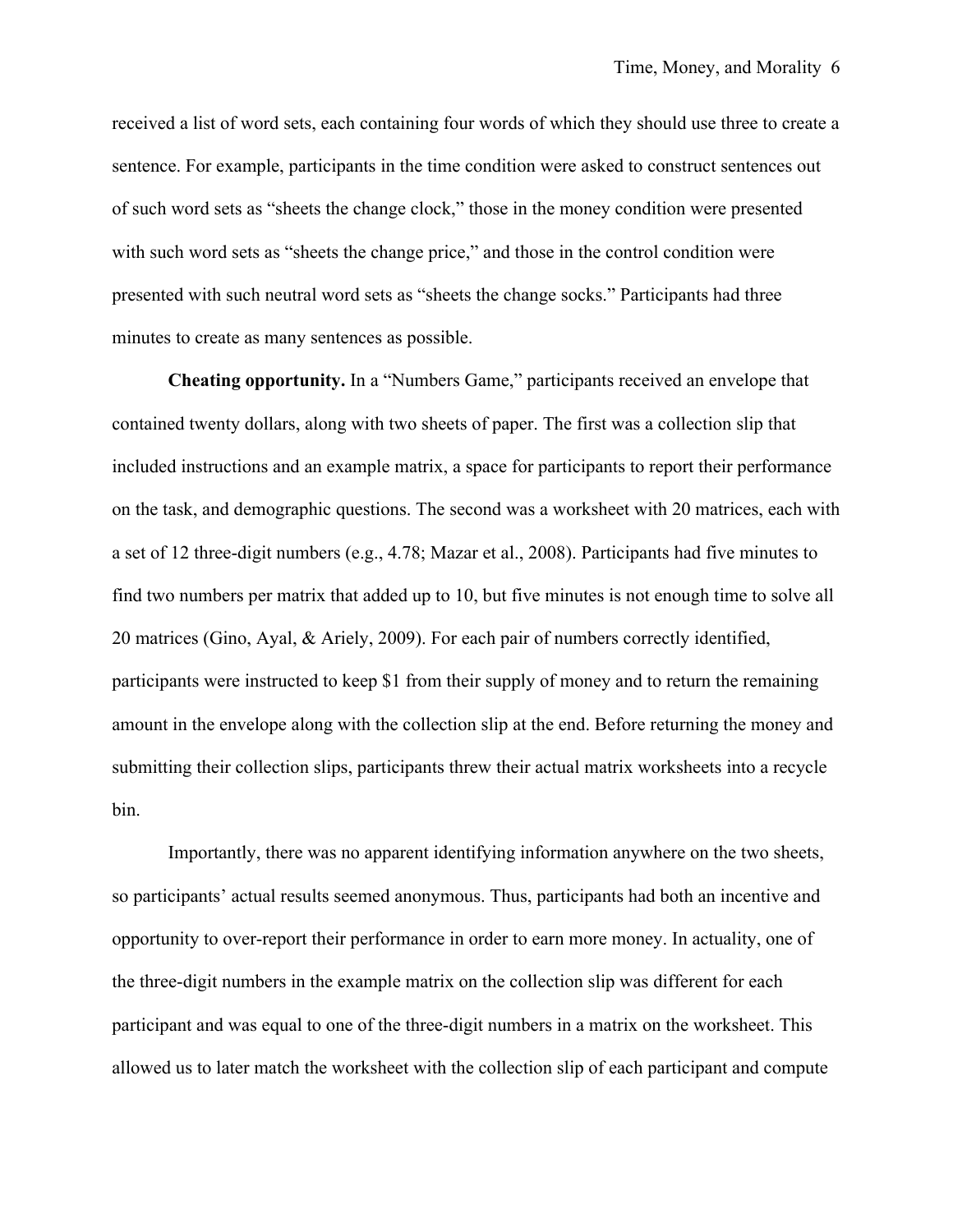the difference between self-reported and actual performance (i.e., the extent of cheating).

Positive differences indicated performance over-reporting and thus whether participants cheated on the task.

## **Results and Discussion**

The percentage of participants who cheated varied across conditions,  $\chi^2(2, N=98)=14.61$ , *p*=.001 (see Figure 1); participants were more likely to cheat in the money condition (87.5%, 28/32) than in either the control condition (66.7%, 22/33;  $\chi^2(1, N=65)=3.97, p<.05$ ) or the time condition (42.4%, 14/33;  $\chi^2(1, N=65)=14.44$ ,  $p<.001$ ). Participants were also less likely to cheat in the time condition than in the control condition  $(\chi^2(1, N=66)=3.91, p<.05)$ .

> ------------------------------------ Insert Figure 1 about here ------------------------------------

The extent of cheating also varied across conditions,  $F(2,95)=5.09$ ,  $p=.008$ ,  $\eta_p^2=.10$ . Simple contrasts revealed that participants cheated more in the money condition (*M*=4.41, *SD=*4.25) than in both the control condition (*M*=2.76, *SD=*3.96; *p*=.07) and the time condition (*M*=1.55, *SD=*2.41; *p*=.002). The difference between the time and control conditions did not reach statistical significance (*p*=.18).

Altogether, these results show that that compared to the control condition, participants in the money condition were *more* likely to cheat by over-reporting performance while participants in the time condition were *less* likely to cheat.

#### **Experiment 2: Manipulating Self-Reflection**

Our first study demonstrated that money-primes encourage unethical behavior, while time-primes discourage it. To test the robustness of these effects, Experiment 2 used a novel priming method. Additionally, we adapted the numbers game to rule out a potential confound in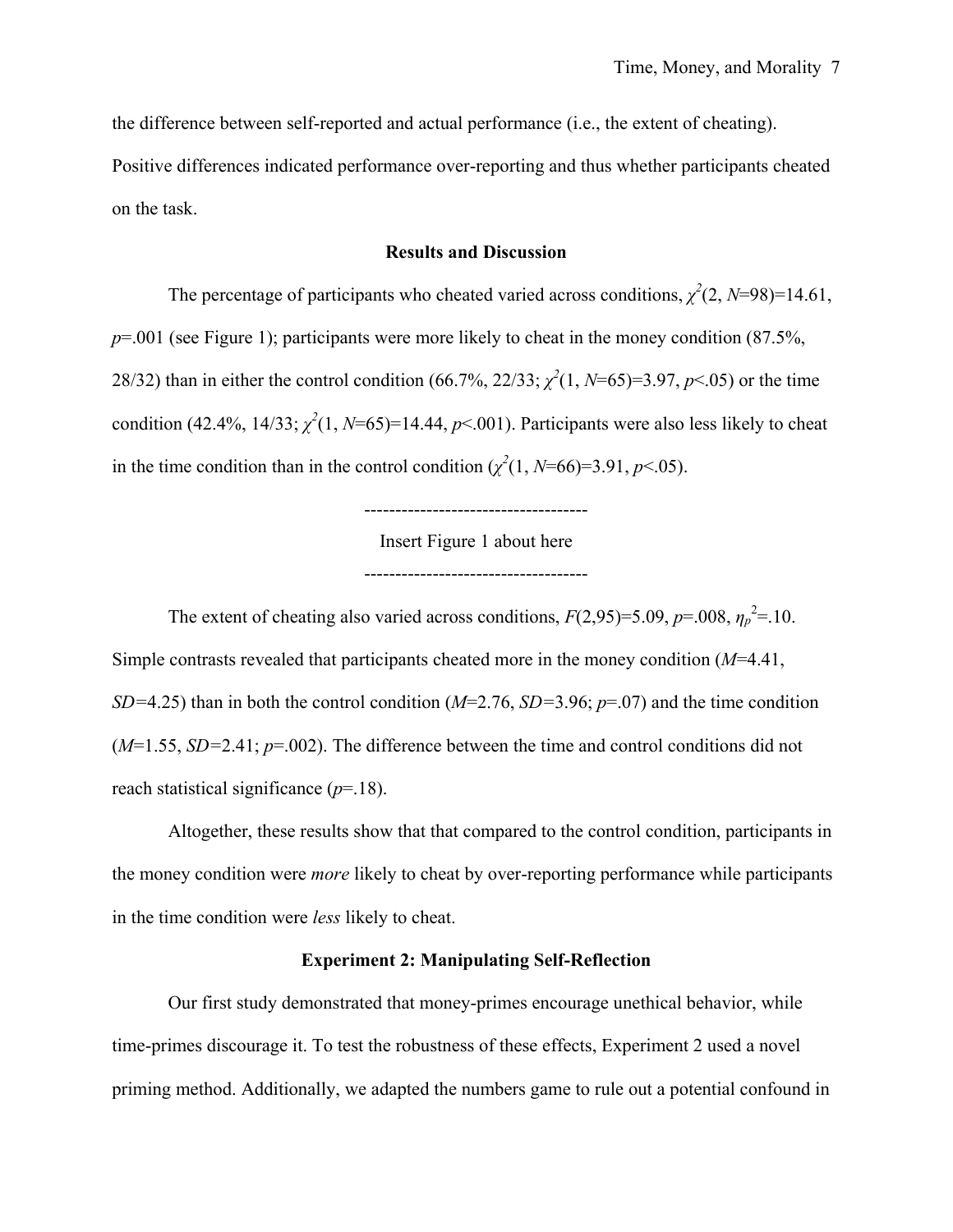the cheating measure: In Experiment 1, participants' task performance was rewarded with money; therefore, it may have been that priming participants with money simply increased their motivation to earn more money, rather than influencing their ethicality per se. To rule out this potential confound, participants' performance in this experiment was not rewarded with money.

More importantly, we designed this study to gain insight into why thinking about time leads to less cheating than thinking about money by manipulating participants' motivation to perform well on the numbers game. For half of the participants, the game was described as an intelligence test; whereas for the other participants, the game was described as a personality test that assessed what kind of person they are. If priming time decreases cheating by making people reflect on who they are, we should see those primed with money in the latter condition to behave like those primed with time. However, when the game is a test of intelligence, we should see the same effect observed in Experiment 1.

#### **Method**

**Participants and design.** One hundred forty-two students at an East Coast university (61 male; *Mage*=21.84, *SD=*3.75) participated in this study as part of an hour-long session of studies in exchange for \$10. Participants were randomly assigned to one of four conditions in a 2 (prime: time vs. money)  $\times$  2 (assessment: intelligence vs. personality) between-subjects design.

**Prime.** Ostensibly before beginning the study, participants were told that in a later experimental session we were going to conduct a study that exposed students to different songs and measure the effect on behavior. To prepare for this, we were asking these participants to help us search for songs that have lyrics pertaining to various topics. Participants were asked to spend no more than 5 minutes finding lyrics for a song that exemplifies how people feel or think about a particular topic: either "money" or "time." To help find an appropriate song, participants were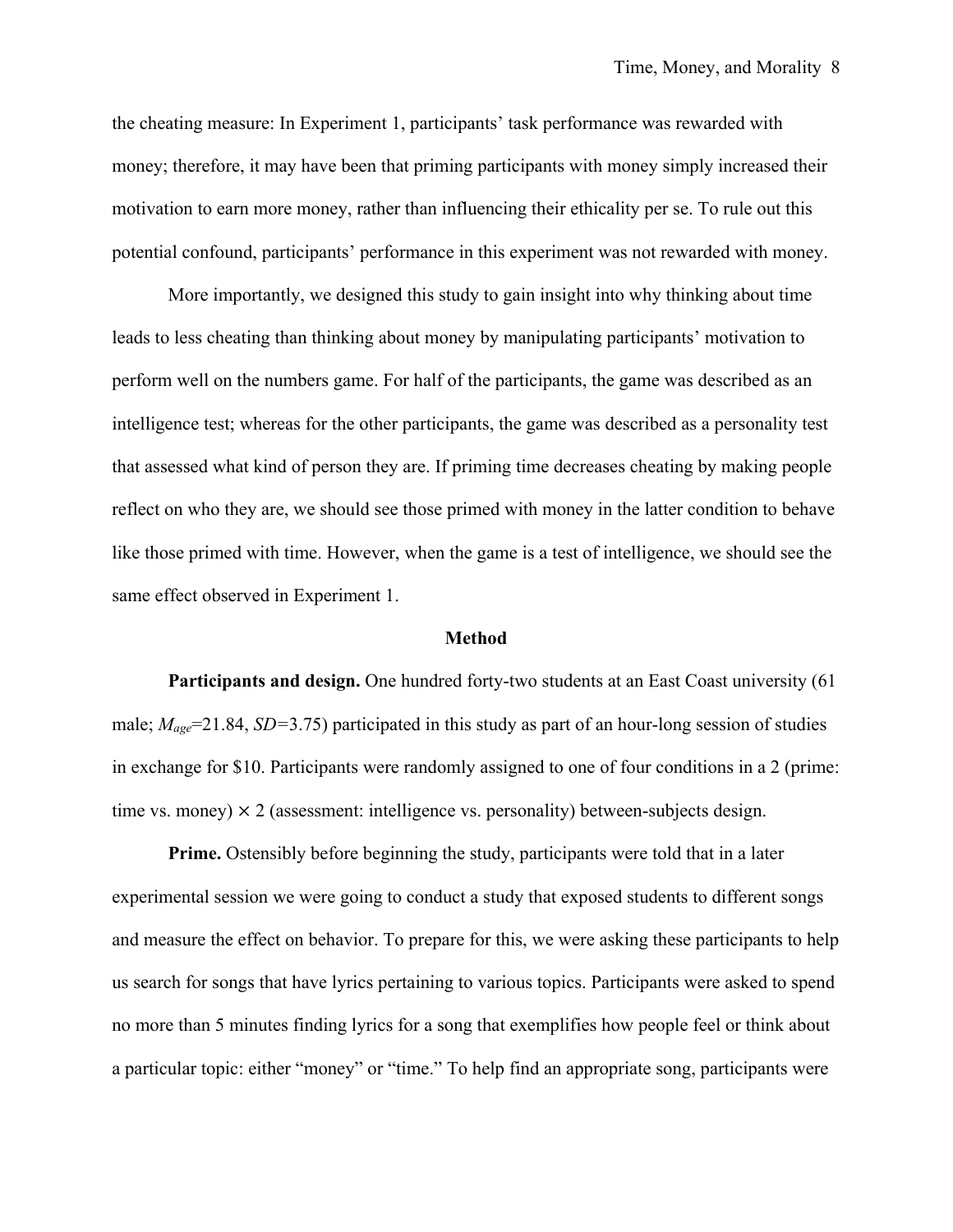encouraged to use the internet site www.songlyrics.com. After entering the lyrics for their selected song, they rated how hard it was to think of or find this song (1=not at all, 7=very). Finding a time-related song (*M*=3.09, *SD*=1.95) was no more difficult than finding a moneyrelated song (*M*=2.92, *SD*=2.11), *F*<1.

**Cheating opportunity.** Next, participants received two sheets of paper comprising the same Numbers Game as in Experiment 1, except there was no money involved. The first sheet included instructions for the task and the collection slip, and the second was the worksheet with 20 matrices. Participants had five minutes to complete as many matrices as possible.

The game was framed either as an intelligence test or a personality test. In the intelligence test condition, participants were instructed, "This game is an intelligence test that is designed to assess your likelihood to be successful in the future." In the personality test condition, they were instructed, "This game is a personality test that is designed to assess what type of person you are." Before reporting their performance, participants threw their actual matrix worksheets into a recycle bin, making them believe they had an opportunity to cheat by over-reporting their performance without getting caught. In actuality, as in Experiment 1, we were able to match the worksheet with the collection slip on which participants reported their performance.

#### **Results and Discussion**

A 2 (prime)  $\times$  2 (assessment) ANOVA was conducted on extent of cheating, calculated as the difference between participants' reported versus actual performance on the numbers game. The results revealed a marginal main effect of prime, whereby participants in the money condition cheated more than those in the time condition, *F*(1,138)=2.77, *p*=.099. As predicted, this effect was qualified by a significant interaction,  $F(1,138)=3.99, p<.05, \eta_p^2=0.03$  (see Table 1).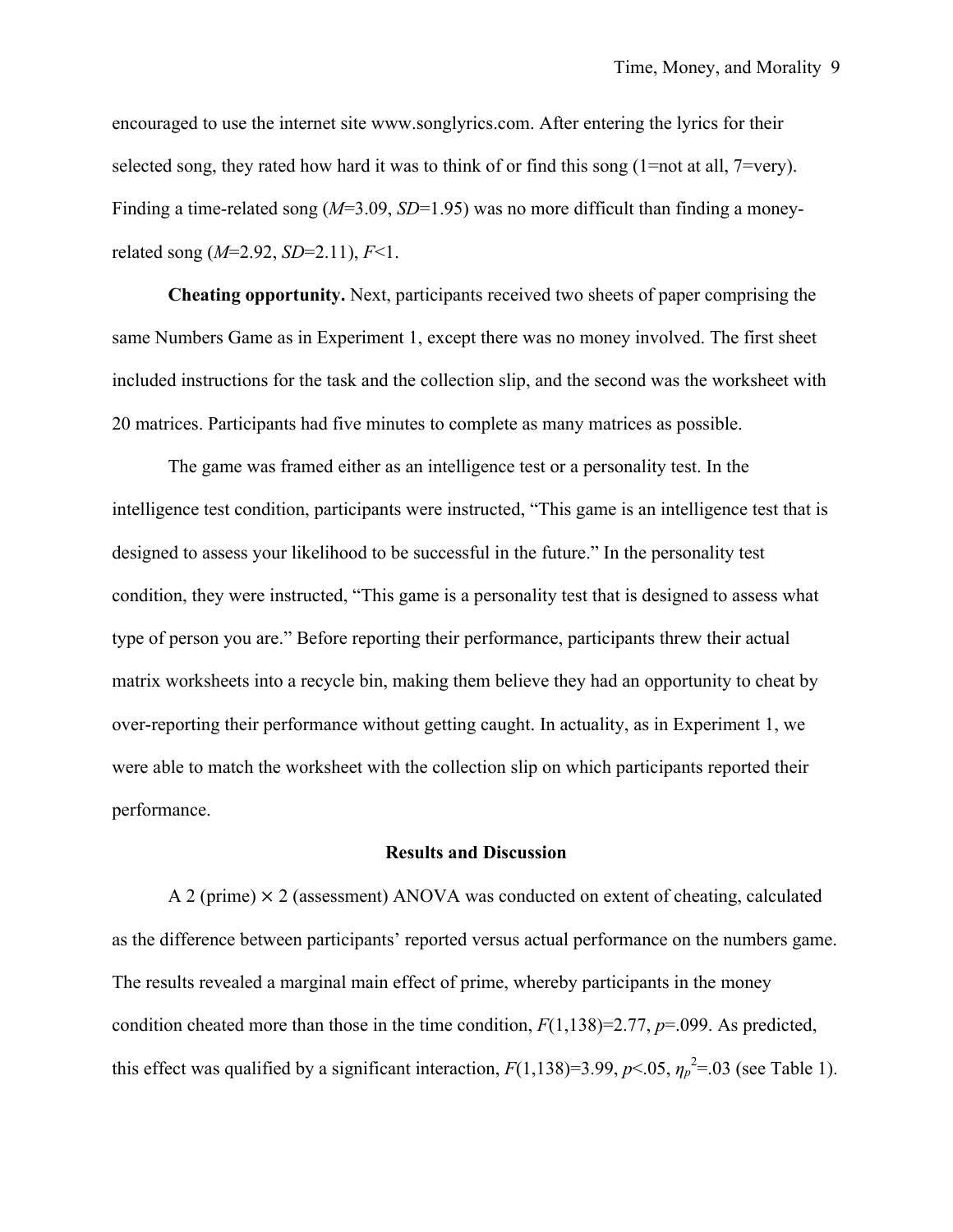Only when the game was framed as an intelligence test did thinking about money lead to greater cheating than thinking about time,  $F(1,138)=6.69$ ,  $p=.01$ . However, when the game was framed as a personality test designed to assess the type of person they are, there was no difference in cheating between the money and time conditions,  $F<1$ . In fact, participants primed with money cheated less when they thought the game assessed their personality than when they thought it assessed their intelligence,  $F(1,138)=4.58$ ,  $p=.03$ . There was no such difference among those primed with time, *F*<1.

> Insert Table 1 about here ------------------------------------

------------------------------------

These results provide further evidence for the differential effects of priming time and money on unethical behavior. Importantly, they also offer initial insight into the psychological mechanism explaining why priming time decreases cheating by showing that it makes people reflect on who they are, and this type of self-reflection reduces cheating.

# **Experiment 3: Manipulating Self-Reflection with a Mirror**

Using yet another priming technique in Experiment 3, we further examined the effect of priming money or time on cheating and the mechanism underlying this effect. In addition to priming participants with either money or time, we manipulated whether they completed their tasks in front of a mirror versus not. Facing a mirror is a technique used to increase selfreflection (Diener & Wallbom, 1976). We reasoned that if time primes reduce cheating by leading people to reflect on themselves, then the mirror condition would produce results similar to those of the time condition—exhibiting less cheating than the money without mirror condition.

## **Method**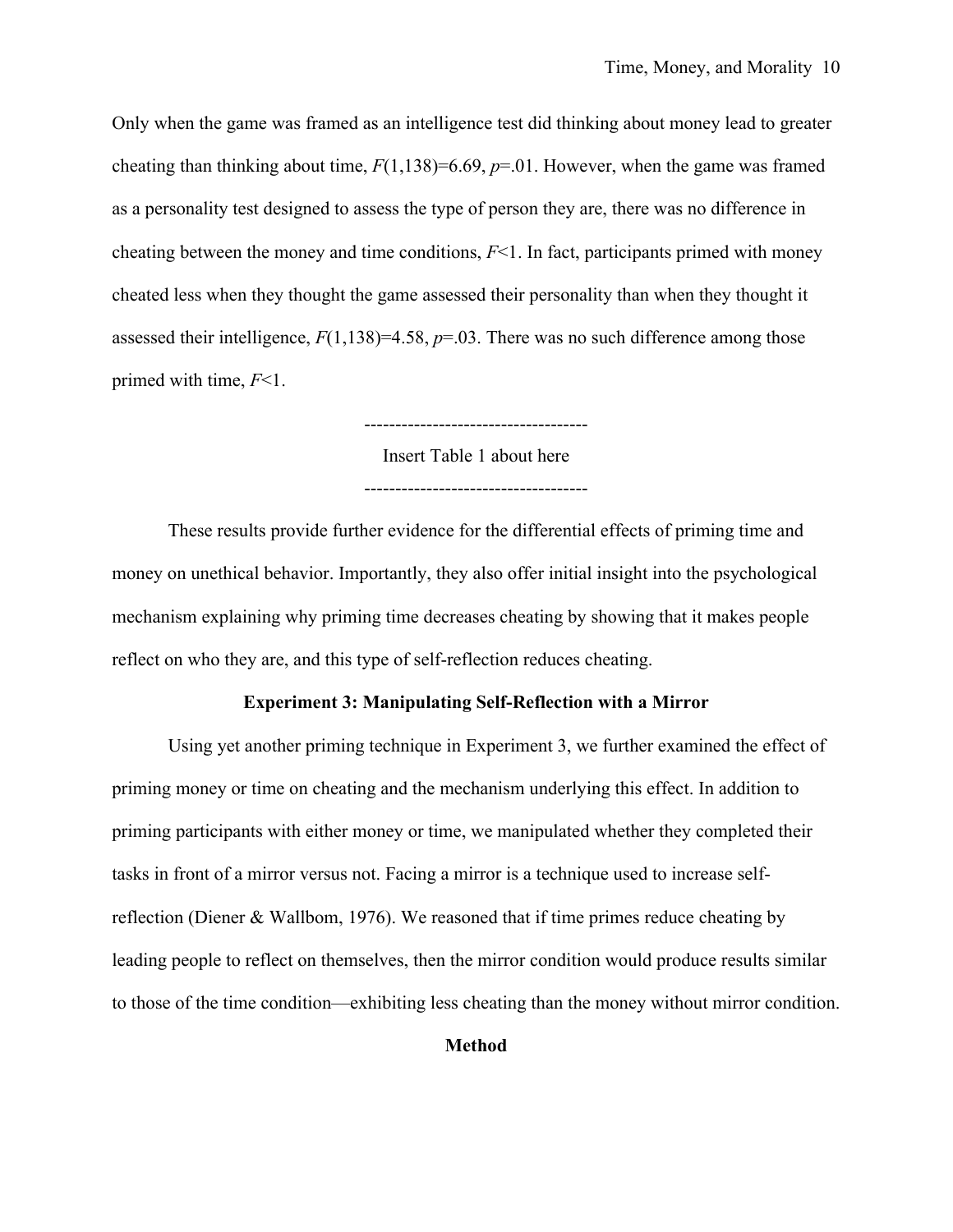**Participants and design.** One hundred twenty students at a university in the

Southeastern Unites States (44 male;  $M_{\text{age}}$ =21.07, *SD*=6.64) participated in the study for pay. They received a \$2 show-up fee and could earn an additional \$10 throughout the study. The study employed a 2 (prime: time vs. money)  $\times$  2 (mirror: present vs. absent) between-subjects design.

**Prime.** Participants were told that in the study they would complete a series of unrelated tasks. As their first task, they were asked to count either a stack of 30 \$1 bills or days in a paper calendar (one page per day). This served as the money and time primes. In both conditions, we asked them to stop and record the number they had counted so far whenever they encountered a bill or a day with writing on it. Participants completed this task as fast as they could, and did it twice to check for accuracy.

**Mirror.** Half of the participants sat at their cubicle facing a mirror located right next to their computer. Half of the participants did not have a mirror at their cubicle.

**Cheating opportunity.** The same Numbers Game as in Experiments 1 and 2 was used to assess cheating. In this case, participants received \$0.50 for every correct matrix they reported solving.

**Final questionnaire.** After being paid, participants completed a final questionnaire with demographic questions and a two-item manipulation check for our self-reflection manipulation (1=strongly disagree; 7=strongly agree): "During the study, I've been very aware of myself" and "Rather than thinking about myself, my mind has been concentrated on what is going on around me [reverse-coded]".

#### **Results and Discussion**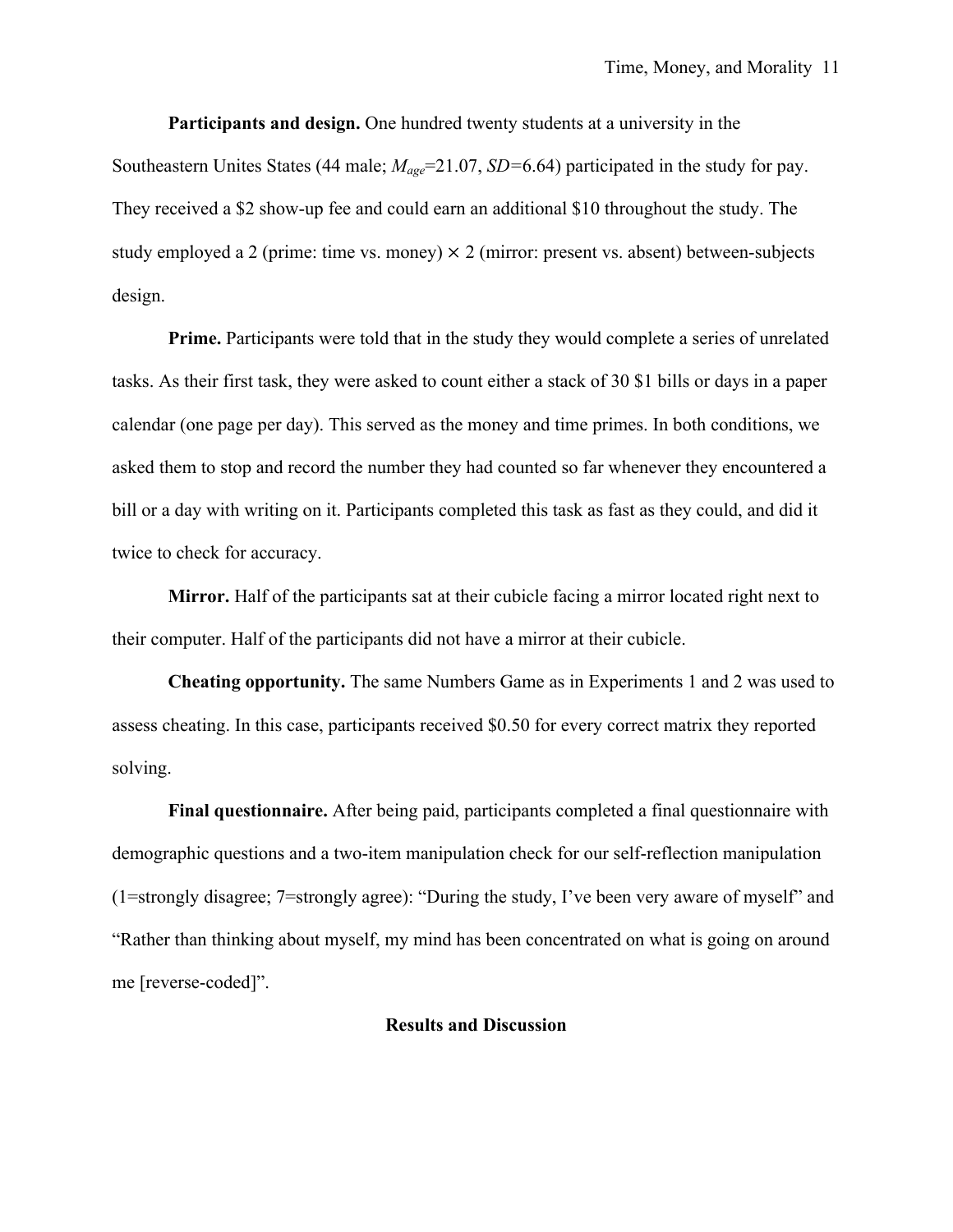Participants reported feeling more self-aware when a mirror was present than when it was not,  $F(1,116)=21.22$ ,  $p<.001$ ,  $\eta_p^2=16$ , confirming the effectiveness of our mirror manipulation.

A 2 (prime)  $\times$  2 (mirror) ANOVA using the extent of cheating as the dependent variable revealed a significant main effect for both prime  $(F(1,116)=4.81, p=.03, \eta_p^2=.04)$  and mirror  $(F(1,116)=5.01, p=.03, \eta_p^2=.04)$ . Importantly, these effects were qualified by a significant interaction,  $F(1,116)=4.30$ ,  $p=.04$ ,  $\eta_p^2=.04$  (see Table 2). Only when participants did not complete their tasks in front of a mirror did thinking about money lead to greater cheating than thinking about time,  $F(1,116)=9.11$ ,  $p=.003$ . When a mirror was present, however, there was no difference in cheating between those in the money and time conditions, *F*<1.

Insert Table 2 about here

------------------------------------

------------------------------------

These results provide further evidence that priming time decreases cheating by making people reflect on who they are. By triggering self-reflection through the use of a mirror, participants primed with money behaved the same way as those primed with time.

# **Experiment 4: Measuring Self-Reflection Directly**

The experiments thus far consistently show that thinking about money encourages cheating, while thinking about time discourages it. Experiments 2 and 3 also offer evidence that these effects occur through self-reflection. In Experiment 4, we test for this mechanism more directly by including a self-reported measure of self-reflection.

**Participants and design.** Two hundred fourteen adults recruited through MTurk (135 male; *Mage*=27.78, *SD=*6.00) completed this online study for pay. Participants were randomly assigned to one of three conditions: time prime vs. money prime vs. control. The study included two supposedly unrelated tasks: a sentence unscrambling task (the prime) followed by a short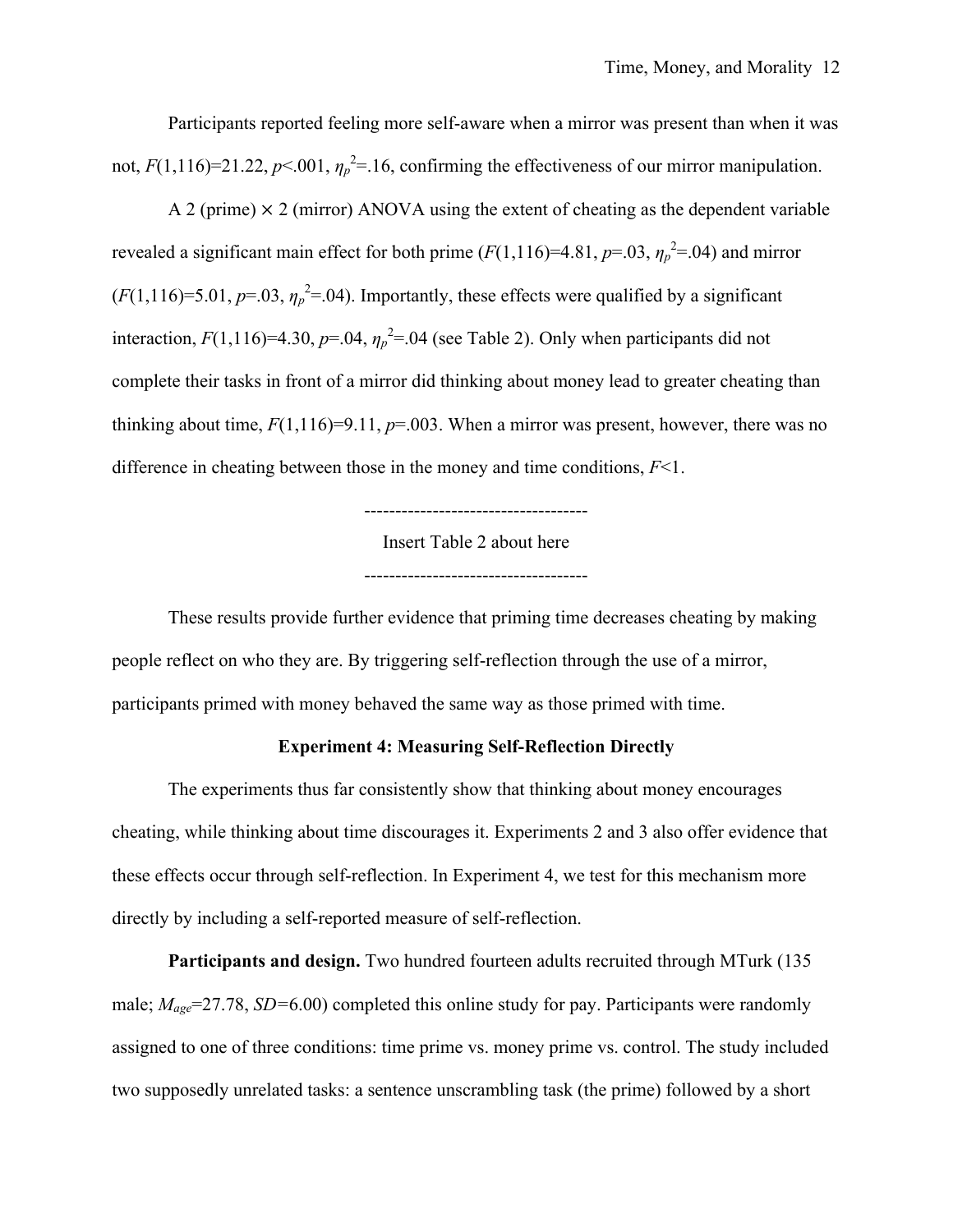questionnaire that assessed self-reflection (the mediating mechanism), and a world jumble task (the cheating measure).

**Prime.** Participants completed the same sentence-unscramble task as in Experiment 1 in which they were surreptitiously exposed to time-related words, money-related words, or neutral words.

**Questionnaire.** After the prime, participants completed a short questionnaire that included a measure for self-reflection and some filler items. Self-reflection was assessed using four items ( $\alpha$ =.81): "Right now, I feel like reflecting on my own life;" "Right now, I am thinking about who I am as a person;" " Right now, I am aware of myself;" and "Right now, I feel attentive to my inner feelings."

**Cheating opportunity.** Next, participants completed an ostensibly unrelated task that involved unscrambling word jumbles (from Wiltermuth, 2011), for which they would receive a \$.50 bonus for every jumble they reported to have solved correctly. Participants were to indicate which word jumbles they successfully unscrambled without being asked to write out the unscrambled words.

The instructions indicated that the word jumbles had to be solved in the order they appeared: "if you successfully unscramble the first three word jumbles but not the fourth, you will be paid only for the first three - even if you also successfully unscramble the fifth, sixth, and seventh word jumbles." Participants saw nine word jumbles, which could be unscrambled to spell such words as "house," "carol," and "jumping." Unbeknownst to participants, the third word jumble could only be unscrambled to spell the obscure word "taguan."<sup>1</sup> A pre-test showed that not one of the 42 participants successfully unscrambled this word jumble, which makes it

!!!!!!!!!!!!!!!!!!!!!!!!!!!!!!!!!!!!!!!!!!!!!!!!!!!!!!!!!!!!

<sup>&</sup>lt;sup>1</sup> Taguan is a large nocturnal flying squirrel, Petaurista petaurista, of high forests in the East Indies that uses its long tail as a rudder.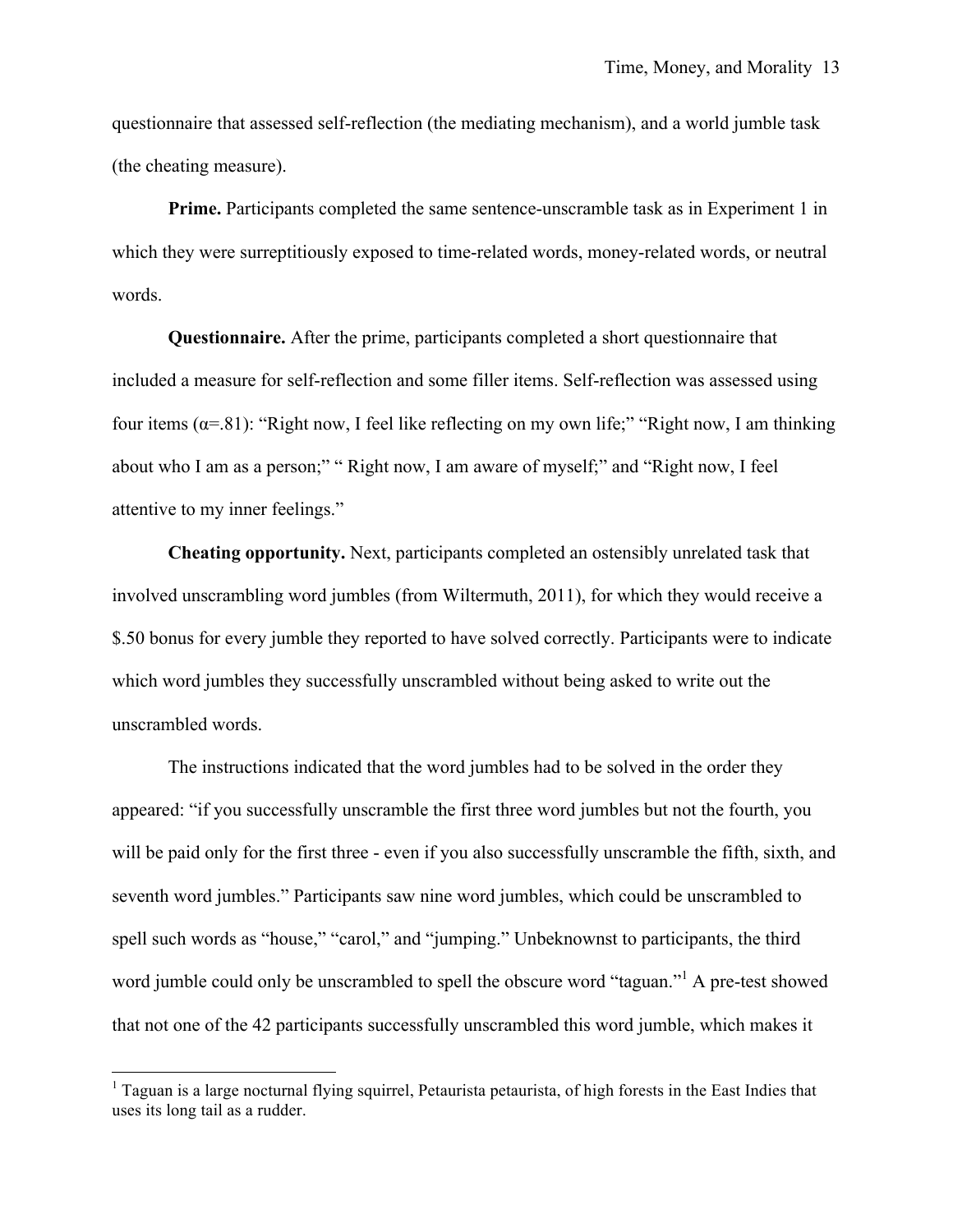unlikely that participants acting honestly would report having solved this jumble. Notably, solving the third word jumble allows participants to be paid for solving the very solvable fourth through eighth word jumbles. As such, participants had an incentive to cheat on the third word jumble so they could receive a greater payment. The frequency with which participants reported to have solved the third word jumble served as the measure of cheating.

**Final questionnaire.** After being paid for the task, participants answered a questionnaire with demographic questions and an open-ended question to glean their awareness of the study's objective. No participant correctly guessed the study objective or hypothesis.

#### **Results and Discussion**

**Self-reflection.** Participants' reported self-reflection varied by condition,

 $F(2,210)=12.42$ ,  $p<.001$ ,  $\eta_p^2=11$  (see Table 3). In particular, they reported lower levels of selfreflection in the money condition compared to both the control condition  $(p=001)$  and the time condition (*p*<.001). Participants reported greater self-reflection in the time condition than in the control condition  $(p=0.024)$ .

**Cheating.** We observed the same pattern of results for cheating,  $\chi^2(2, N=213)=16.44$ , *p*<.001: participants were more likely to cheat in the money condition (73.3%, 55/75) than in either the control condition (57.4%, 39/68;  $\chi^2(1, N=143)=4.04$ ,  $p=.044$ ) or the time condition  $(40.0\%, 28/70; \chi^2(1, N=145)=16.44, p<.001)$ . Participants were less likely to cheat in the time condition than in the control condition  $(\chi^2(1, N=138)=4.16, p=.041)$ .

------------------------------------

Insert Table 3 about here

------------------------------------

**Mediation analyses.** Next, we conducted mediation analyses (Baron & Kenny, 1986) to test whether self-reflection explained the relationship between priming time and reduced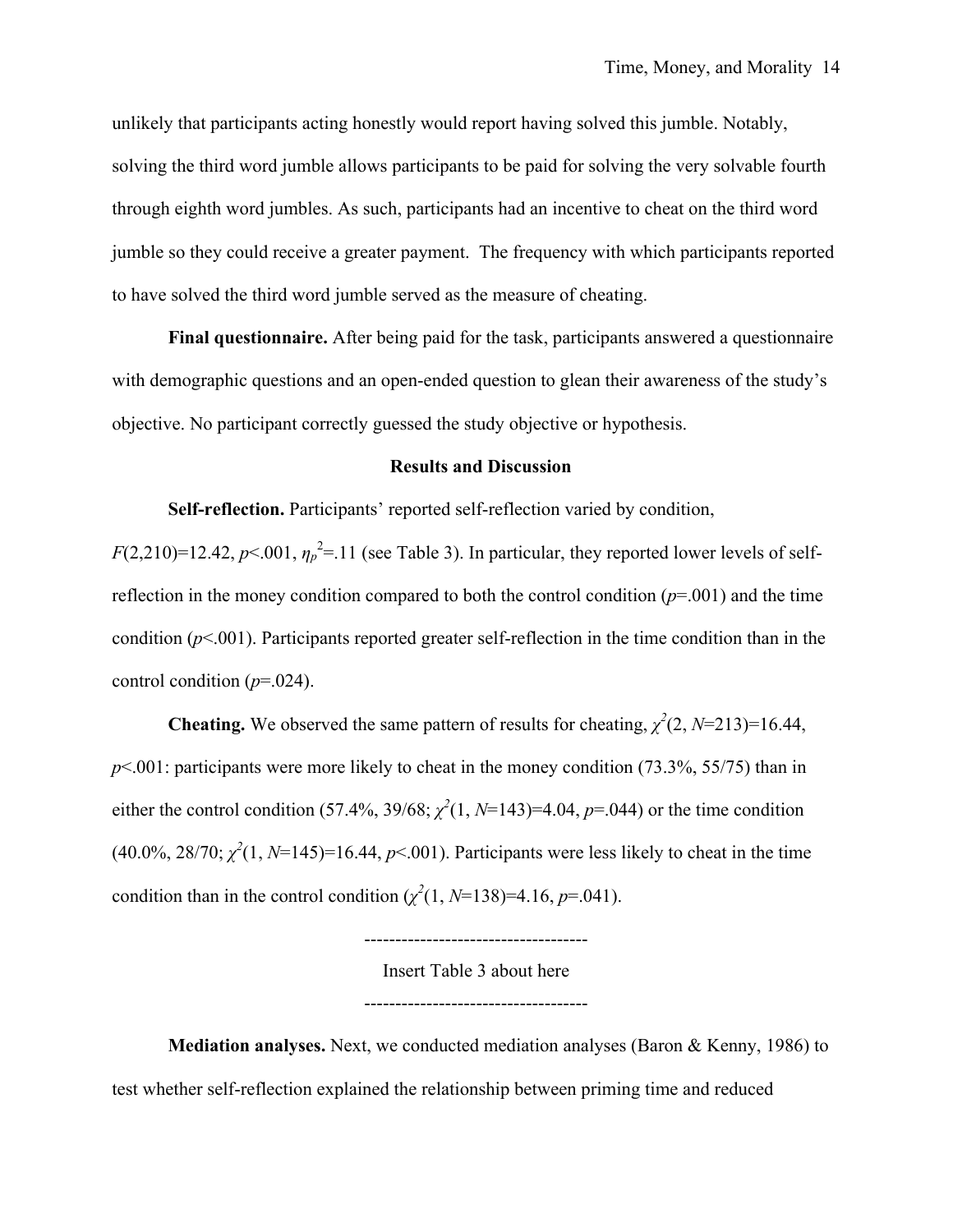cheating, and the relationship between priming money and increased cheating. The effect of priming time was reduced to non-significance (from *coeff*=-.70 [SE=.35], *p*<.05, to *coeff*=-.45  $[SE=.38]$ ,  $p=.24$ ) when self-reflection was included in the model, and greater self-reflection was associated with lower cheating (*coeff*=-.96 [SE=.21], *p*<.001). A bootstrap analysis showed that the 95% bias-corrected confidence interval for the size of the indirect effect excluded zero (-.90, -.07), suggesting a significant indirect effect (MacKinnon, Fairchild, & Fritz, 2007). Similarly, the effect of priming money became non-significant (from *coeff*=.71 [SE=.36], *p*<.05, to *coeff*=.41 [SE=.39], *p*=.30) when self-reflection was included in the model, and self-reflection predicted cheating (*coeff*=-.86 [SE=.21], *p*<.001; 95% bias-corrected CI: [.07, 1.00]).

These results suggest that priming time reduces cheating by increasing self-reflection, and priming money increases cheating by lowering self-reflection. By measuring self-reflection directly through self-reports, this experiment allowed us to provide further evidence for our hypothesized role of self-reflection as the psychological mechanism linking time, money and morality.

#### **General Discussion**

Does money corrupt? Given society's obsession with money, our findings offer a sobering answer to this question by showing that simply thinking about money can make people behave more dishonestly. Fortunately, an equally ubiquitous resource in our daily life, time, has the opposite effect. Across four experiments, using different primes and a variety of measures and tasks, we consistently found that shifting people's attention to time decreases dishonesty. Priming time makes people reflect on who they are, and this self-reflection reduces their likelihood to behave dishonestly.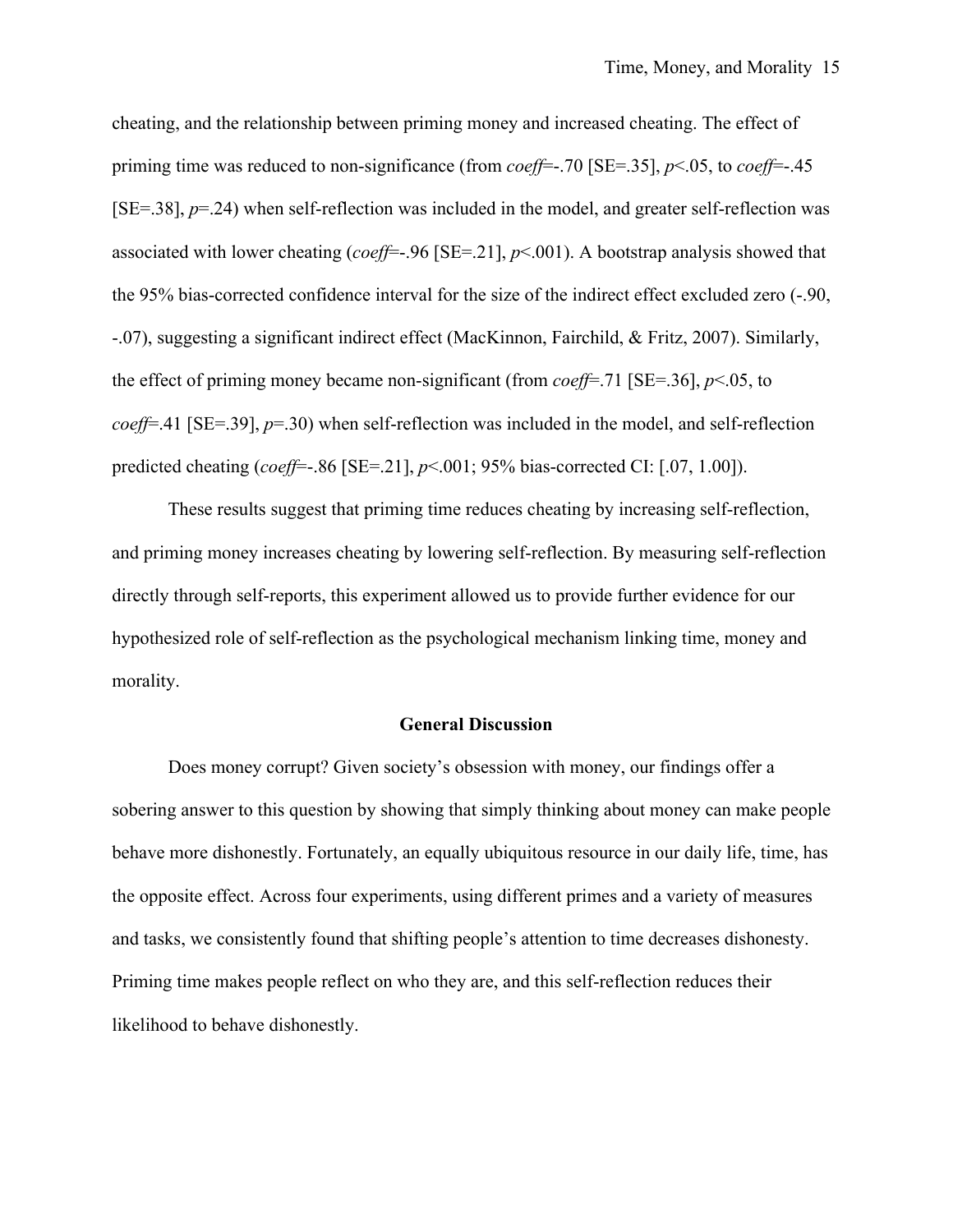Focusing on time therefore seems to lead people to consider how they spend their time summing up to their life as a whole, encouraging them to act in ways they can be proud of when holding up this mirror to who they are. Consequently, priming time (vs. money) makes people behave more ethically. Future research could examine potentially important boundary conditions based on how people think of time. For instance, making people feel time constrained (i.e., assuming a short term, instead of a long term, view of time) may cause them to act less ethically, rather than more.

This research contributes to previous work on the effects of priming money and/or time on individual behavior. Our findings suggest that the effects demonstrated by prior work may not be due to money or time per se, but to the amount of self-reflection they elicit. In fact, our results show that money and time primes trigger low and high levels of self-reflection, respectively. Thus, our research provides a conceptual contribution to account for the previously documented effects of money and time primes.

Our work also contributes to existing work in moral psychology and behavioral ethics. Recent research in this domain has demonstrated that although people care about being moral and being seen as ethical by others, they often fail to follow their moral compass and cheat (e.g., Mazar et al., 2008). Our results suggest that finding ways to nudge people to reflect on the self at the time of temptation, rather than on the potential rewards they can accrue by cheating, may be an effective way to curb dishonesty. Given the pervasiveness of dishonesty in today's society, we hope our research will inspire other investigations or interventions that can successfully reduce unethical behavior.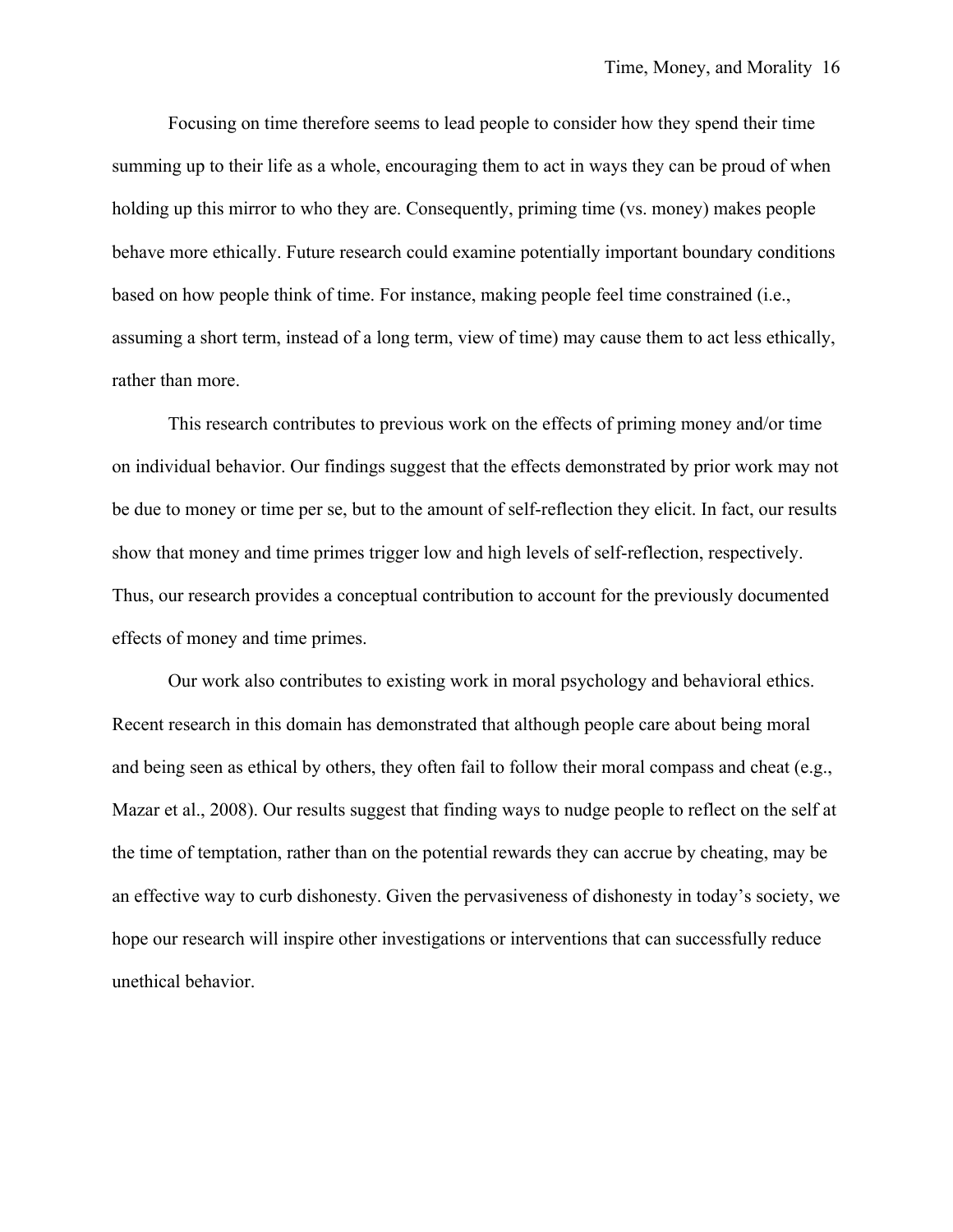|                   |             | Extent of cheating | Percentage of<br>participants who<br>cheated |
|-------------------|-------------|--------------------|----------------------------------------------|
| Personality Test  | Money prime | 0.42(.81)          | 27.78%                                       |
|                   | Time prime  | 0.49(.89)          | 28.57%                                       |
| Intelligence Test | Money prime | 1.03(1.85)         | 50.00%                                       |
|                   | Time prime  | 0.27(0.98)         | 30.30%                                       |

**Table 1.** Means (and standard deviations) and percentages for cheating exhibited in Experiment 2 by condition

**Table 2.** Means (and standard deviations) for variables assessed in Experiment 3 by condition

|           |             | Self-reflection | Extent of cheating | Percentage of<br>participants who<br>cheated |
|-----------|-------------|-----------------|--------------------|----------------------------------------------|
| Mirror    | Money prime | 4.60(0.69)      | 1.23(3.02)         | 38.7%                                        |
|           | Time prime  | 4.64(0.72)      | 1.14(2.92)         | 32.1%                                        |
| No mirror | Money prime | 3.90(0.78)      | 4.23(5.82)         | 66.7%                                        |
|           | Time prime  | 4.08(0.80)      | 1.26(2.62)         | 35.5%                                        |

**Table 3.** Means (and standard deviations) for variables assessed in Experiment 4 by condition

|               | Self-reflection | Percentage of<br>participants who<br>cheated |
|---------------|-----------------|----------------------------------------------|
| Money prime   | 3.75(1.05)      | 73.3%                                        |
| Control prime | 4.22(1.11)      | 57.4%                                        |
| Time prime    | 4.63(1.03)      | 40.0%                                        |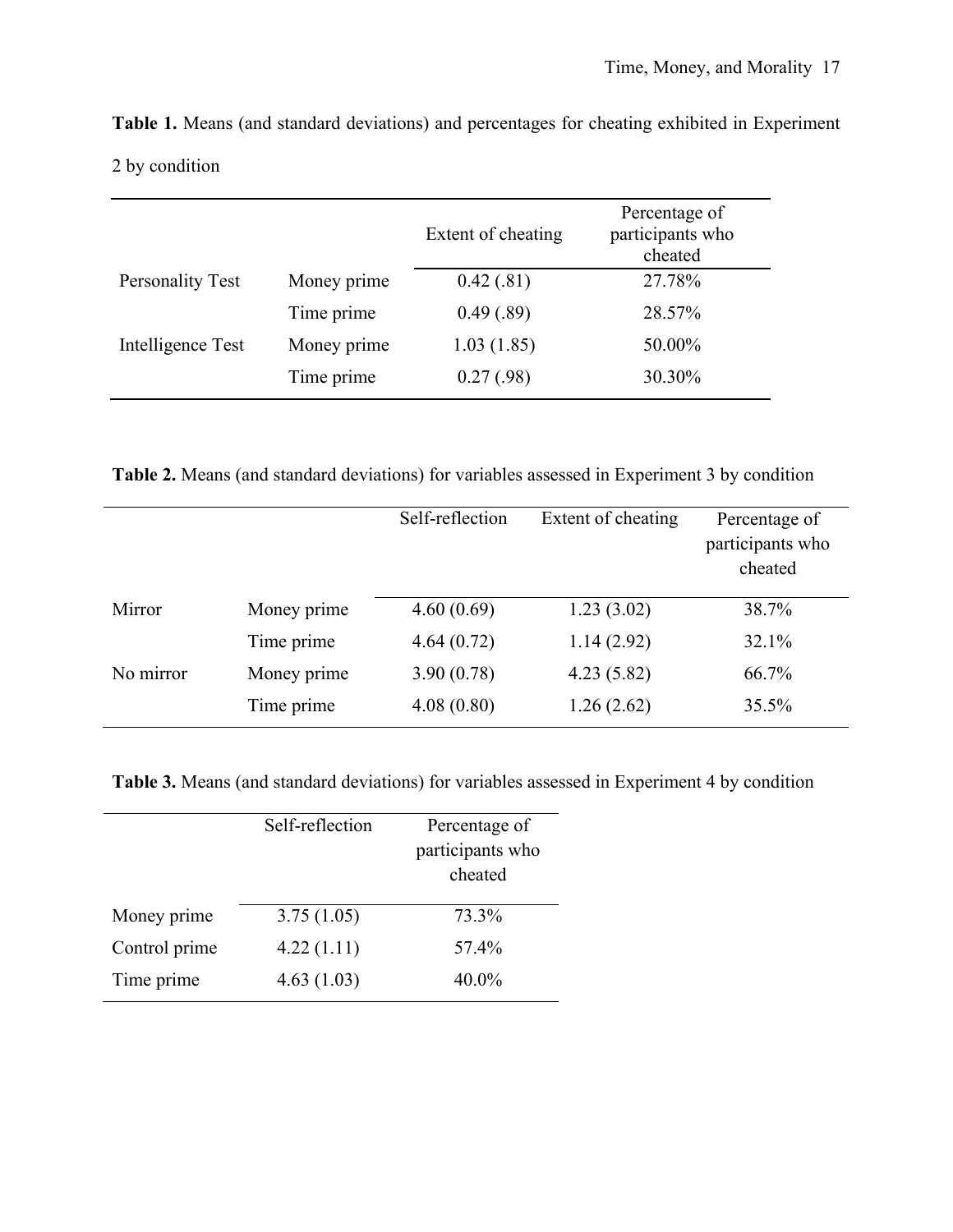

Figure 1. Percent of participants who cheated in Experiment 1 by condition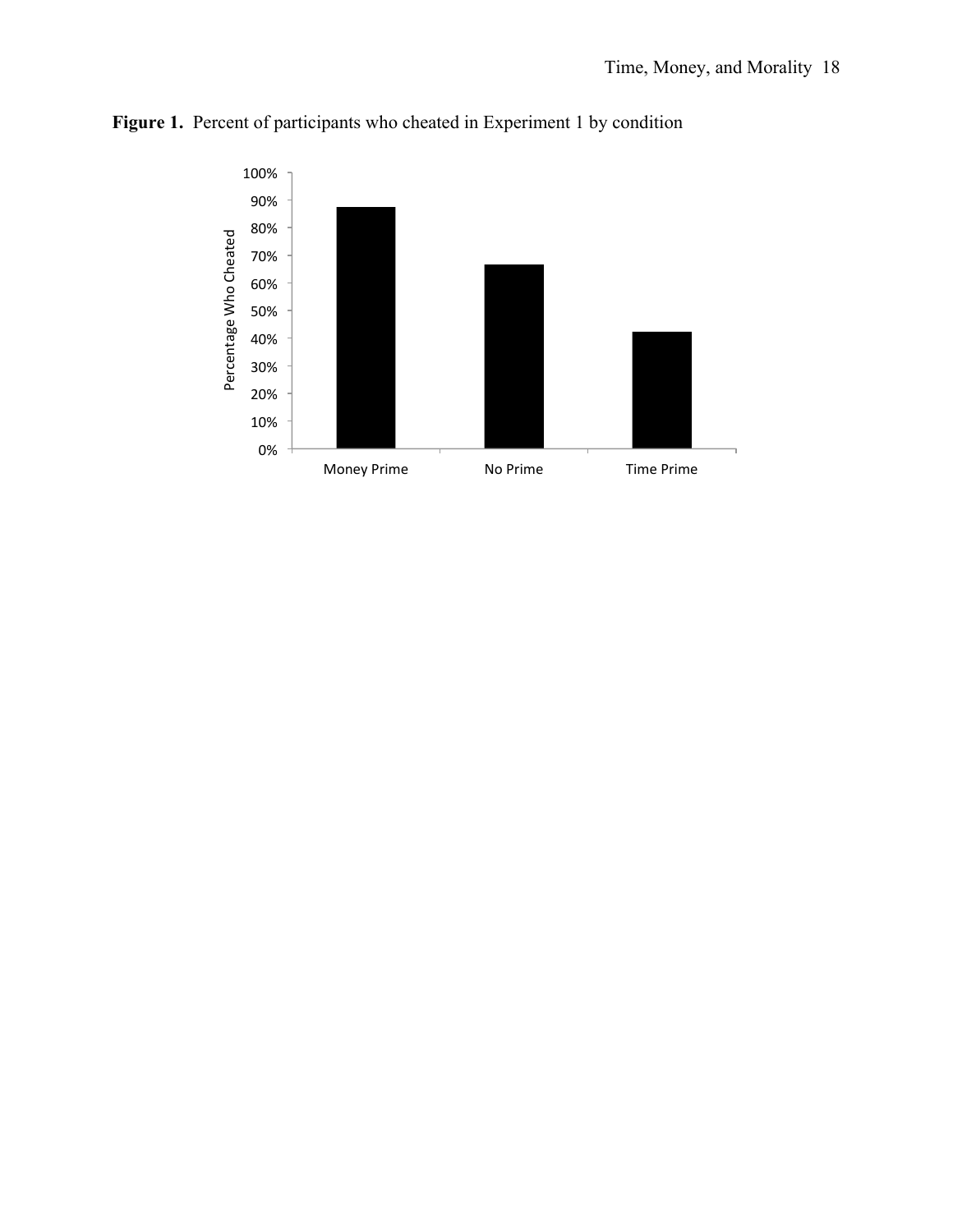#### **References**

- Aaker, J., Rudd, M. & Mogilner, C. (2011). If money doesn't make you happier, consider time. *Journal of Consumer Psychology*, 21, 126-130.
- Adler, A. (1930). *Individual psychology*. Oxford, England: Clark University Press.
- Aquino, K., & Reed, A. II (2002). The self-importance of moral identity. *Journal of Personality and Social Psychology*, 83, 1423-1440.
- Ayal, S., & Gino, F. (2011). Honest rationales for dishonest behavior. In M. Mikulincer & P. R. Shaver (Eds.), *The Social Psychology of Morality: Exploring the Causes of Good and Evil*. Washington, DC: American Psychological Association.
- Baron, R. M., & Kenny, D. A. (1986). The moderator-mediator variable distinction in social psychological research: Conceptual, strategic, and statistical considerations. *Journal of Personality and Social Psychology, 51*(6), 1173-1182.
- Caruso, E.M., Vohs, K.D., Baxter, B., & Waytz, A. (in press). Mere exposure to money increases endorsement of free market systems and social inequality. *Journal of Experimental Psychology: General*.
- Chaiken, S., Giner-Sorolla, R., & Chen, S. (1996). Beyond accuracy: Defense and impression motives in heuristic and systematic information processing. In P. M. Gollwitzer & J. A. Bargh (Eds.), *The psychology of action: Linking cognition and motivation to behavior* (pp. 553–578). New York: Guilford Press.
- DeVoe, S. E., & Pfeffer, J. (2007). When time is money: The effect of hourly payment on the evaluation of time. *Organizational Behavior and Human Decision Processes*, 104, 1-13.
- DeVoe, S. E., & Pfeffer, J. (2010). The stingy hour: How the practice of billing time affects volunteering. *Personality and Social Psychology Bulletin.* 36, 470-483.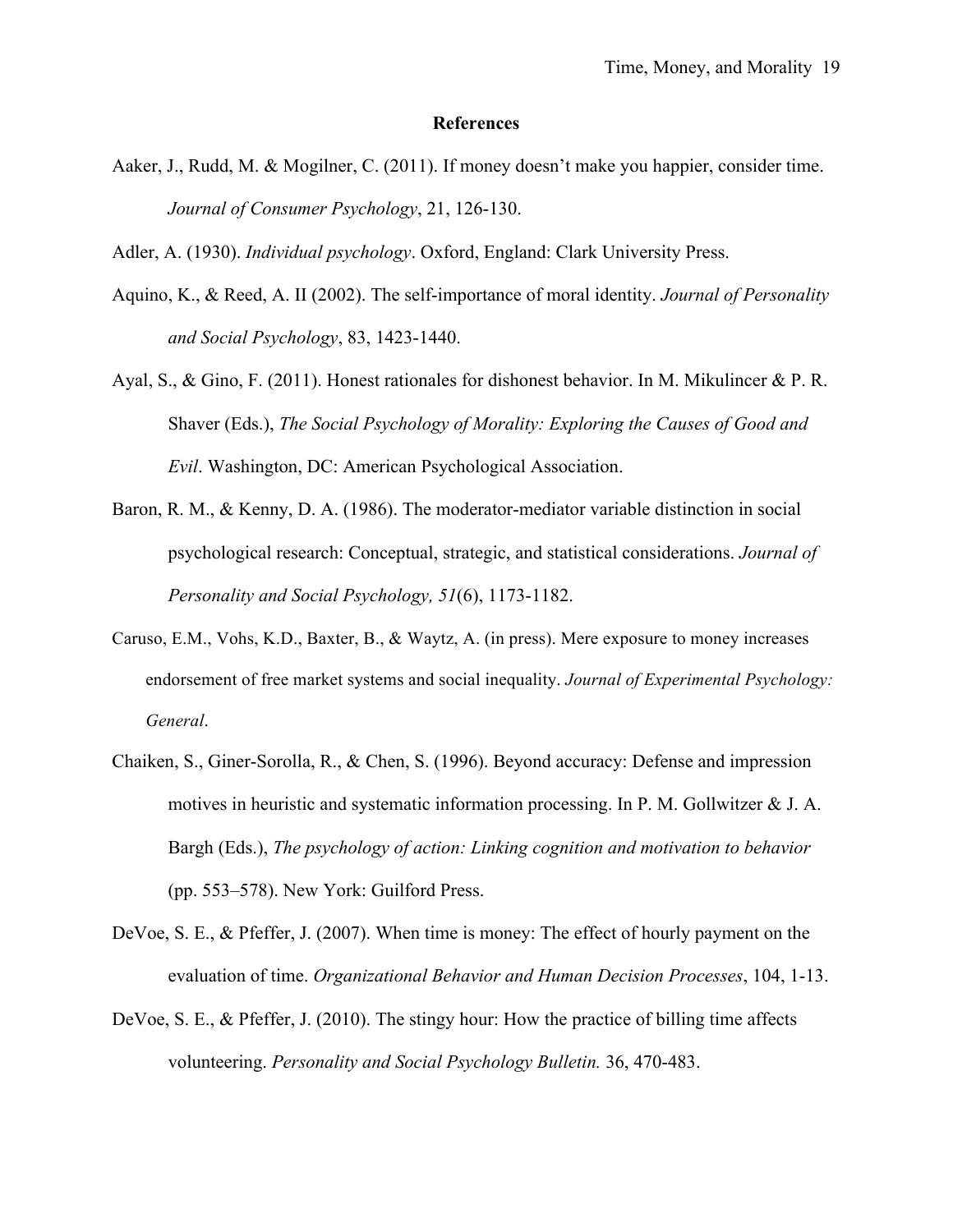- DeVoe, S. E., & Pfeffer, J. (2011). Time is tight: How higher economic value of time increases feelings of time pressure. *Journal of Applied Psychology*, 96(4), 665-676.
- Diener, E., & Wallbom, M. (1976). Effects of self-awareness on antinormative behavior. *Journal of Research in Personality*, 10, 107–111.
- Foa, E. B., & Foa, U. G. (1980). Resource theory: Inter-personal behavior as social exchange. In Gergen, K. J., Greenberg, M. S., & Willis, R. H. (Eds.), *Social Exchange: Advances in Theory and Research*, New York: Plenum Press.
- Fredrickson, B. L., & Carstensen, L. L. (1990). Choosing social partners: How old age and anticipated endings make us more selective. *Psychology and Aging, 5,* 335-347.
- Fromm, E. (1976). *To be or to have?* New York: Continuum.
- Gino, F., Ayal, S., & Ariely, D. (2009). Contagion and differentiation in unethical behavior: The effect of one bad apple on the barrel. *Psychological Science*, 20(3), 393–398.
- Gino, F., & Pierce, L. (2009). The abundance effect: Unethical behavior in the presence of wealth. *Organizational Behavior and Human Decision Processes*, 109(2), 142-155.
- Jordan, J., Mullen, E., & Murnighan, K. (2011). Striving for the moral self: The effects of recalling past moral actions on future moral behavior. *Personality and Social Psychology Bulletin*, 37, 701-713.
- Liu, W. & Aaker, J. (2008). The happiness of giving: Think time-ask effect. *Journal of Consumer Research*, *35,* 543-557.
- Loewenstein, G. (1999). Because it is there: The challenge of mountaineering…for utility theory. *KYKLOS, 52,* 315-344.
- MacKinnon, D. P., Fairchild, A. J., & Fritz, M. S. (2007). Mediation analysis. *Annual Review of Psychology, 58*, 593-614.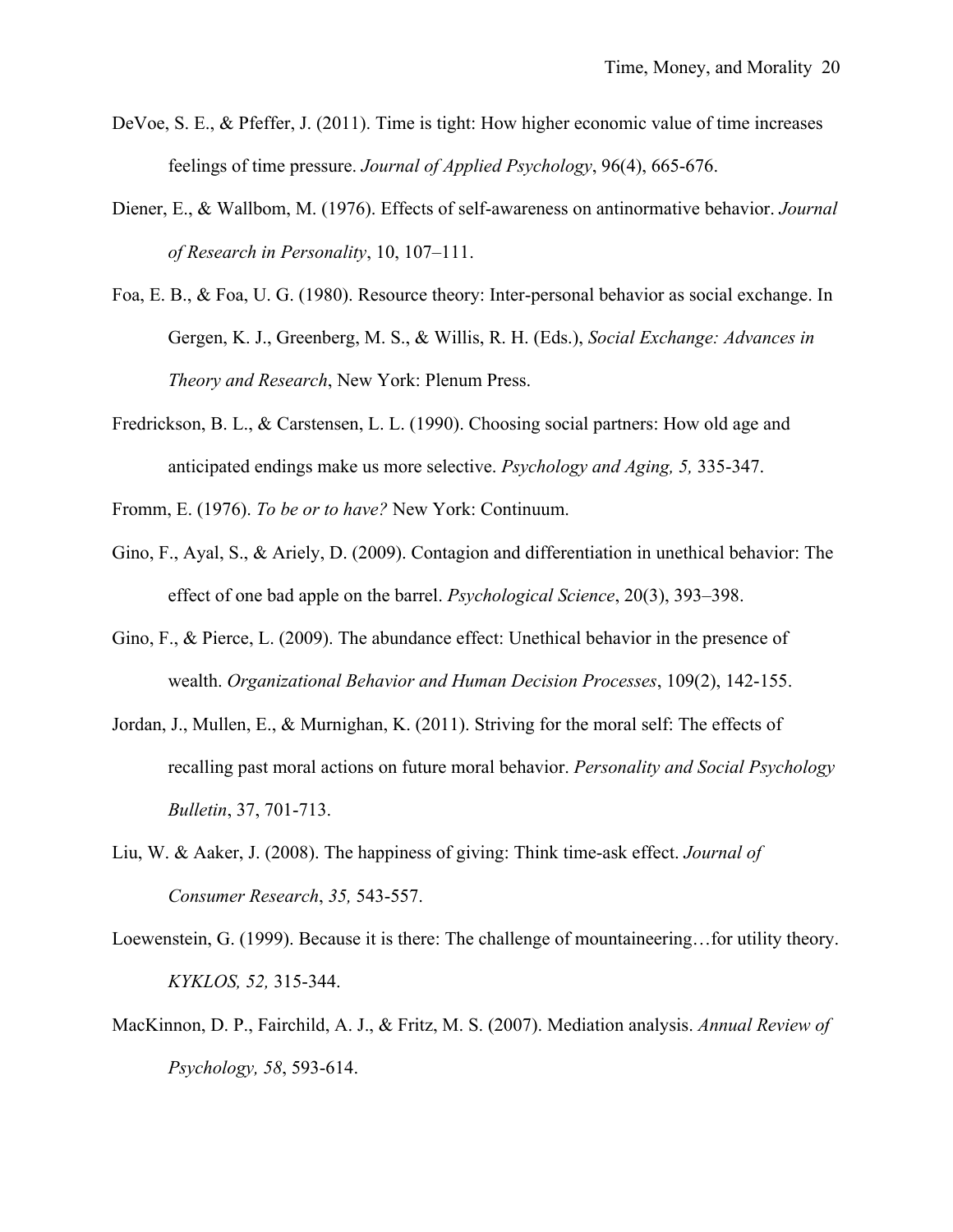- Mazar, N., Amir, O., & Ariely, D. (2008). The dishonesty of honest people: A theory of selfconcept maintenance. *Journal of Marketing Research*, 45, 633–644.
- Mogilner, C. (2010). The pursuit of happiness: Time, money, and social connection. *Psychological Science*, 21, 1348-1354.
- Mogilner, C., & Aaker, J. (2009). The time vs. money effect: Shifting product attitudes and decisions through personal connection. *Journal of Consumer Research*, 36, 277-291.
- Reed II, A., Aquino, K., & Levy, E. (2007). Moral identity and judgments of charitable behaviors. *Journal of Marketing*, 71(1), 178-193.
- Rogers, C. (1959). A theory of therapy, personality and interpersonal relationships as developed in the client-centered framework. In S. Koch (Ed.) *Psychology: A study of a science. Vol. 3: Formulations of the person and the social context.* New York: McGraw Hill.
- Shalvi, S., Eldar, O., & Bereby-Meyer, Y. (2012). Honesty requires time (and lack of justifications). *Psychological Science*. In press.
- Shu, L., & Gino, F. (2012). Sweeping dishonesty under the rug: How unethical actions lead to forgetting of moral rules. *Journal of Personality and Social Psychology*, 102(6), 1164- 1177.
- Vohs, K. D., Mead, N. L., & Goode, M. R. (2006). The psychological consequences of money. *Science*, 314(5802), 1154−1156.
- Vohs, K.D., Mead, N. L., & Goode, M. R. (2008). Merely activating the concept of money changes personal and interpersonal behavior. *Current Directions in Psychological Science*, 17, 208–212.
- Vohs, K. D., & Schooler, J. W. (2008). The value of believing in free will: Encouraging a belief in determinism increases cheating. *Psychological Science*, 19, 49-54.